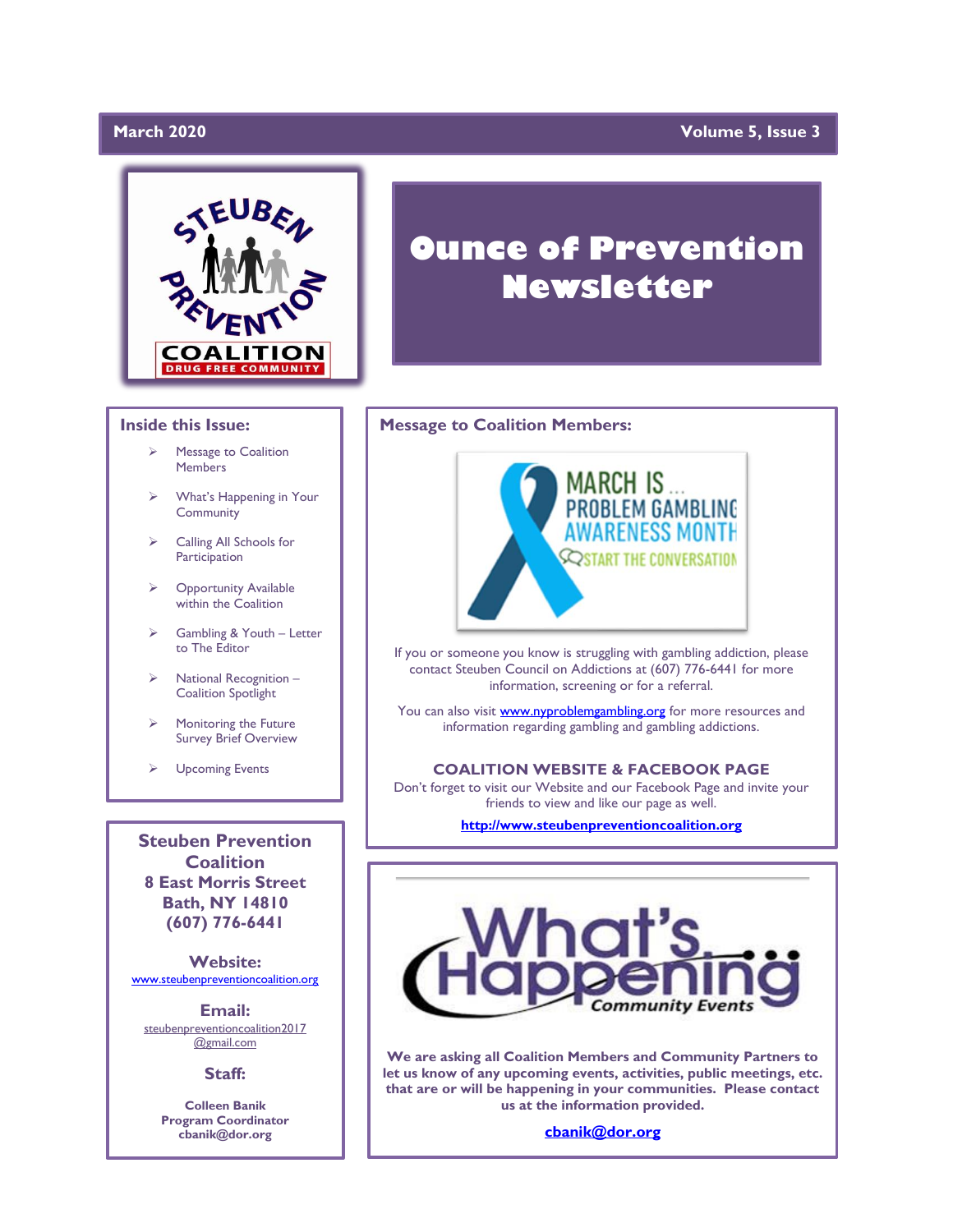

National Drug and Alcohol Facts Week® (NDAFW) is a health observance week for teens that aims to SHATTER THE MYTHS® about drug and alcohol use.

The DEA supports the National Institute on Drug Abuse (NIDA) and the National Institute on Alcohol Abuse and Alcoholism (NIAAA) during their annual National Drug and Alcohol Facts Week (NDAFW.)

NDAFW brings teens and scientific experts together to discuss the scientific facts about drugs, as well as their potential health effects on teen bodies and brains. Events are held around the country, with registrants getting free science-based materials designed for young people. During the week, scientists and science writers answer questions from teens around the country during a live web chat called **National Drugs and** [Alcohol Chat Day.](https://teens.drugabuse.gov/national-drug-alcohol-facts-week/chat-with-scientists)

NIDA and NIAAA are parts of the National Institutes of Health, the nation's premiere biomedical government research agency.

**For more information, see** [https://teens.drugabuse.gov/national](https://teens.drugabuse.gov/national-drug-alcohol-facts-week)[drug-alcohol-facts-week](https://teens.drugabuse.gov/national-drug-alcohol-facts-week)

**REMINDER:** If you decide to participate in the National Drug and Alcohol Facts Week or even just the National Drugs and Alcohol Chat Day on April I<sup>st</sup> -**PLEASE LET US KNOW.**



**Opportunity Available**

**The Steuben Prevention Coalition has an opening available for an individual looking to join our team.**

# **Clerical Assistant DFC – Steuben Prevention Coalition**

CLERICAL ASSISTANT Substance Free Living/Prevention Bath, NY Part-Time (17-21 hours a week)

PRIMARY FUNCTION: The clerical assistant will assist the Program Coordinator with daily operations of the Steuben Prevention Coalition whole purpose is to strengthen collaboration and increase capacity building among communities and reduce substance abuse among youth.

For a full job description and/or if you are interested in a position, please contact Jackie Andersen at jacqueline.andersen@dor.org to discuss next steps.

<https://www.catholiccharitiessteuben.org/join-our-team/>

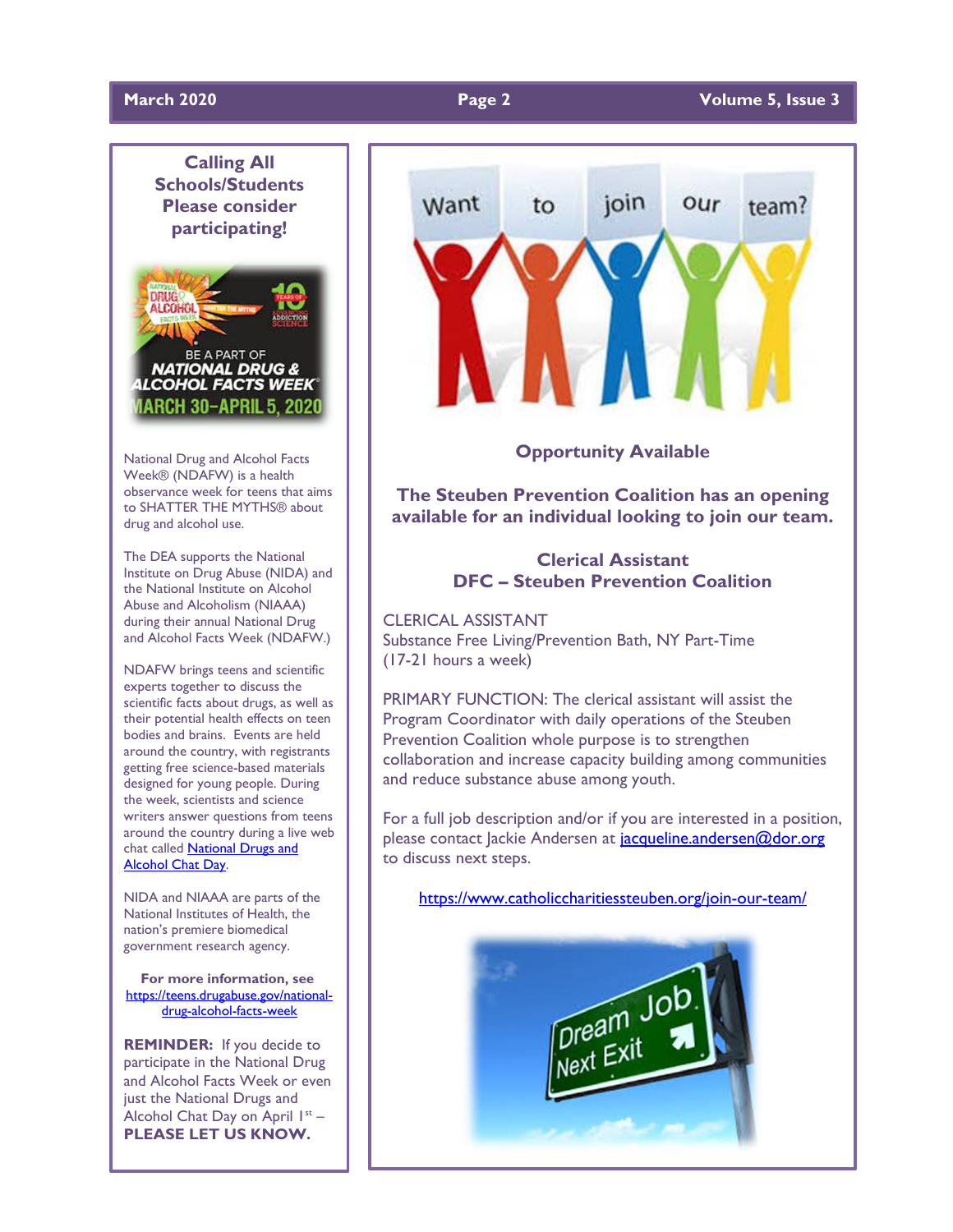# **March 2020 Page 3 Volume 5, Issue 3**





To the Editor,

Underage gambling is a growing concern in New York state. The explosion of internet gambling and gaming opportunities ― combined with the inescapable advertising and marketing of gaming and gambling everywhere from television to the corner store ― relentlessly expose our children to enticing messages of winning, risk-taking and excitement from a very early age.

Alarming statistics reveal that almost 40 percent of youth ages 12-17 have gambled this past year with in-game items or real money, and 30 percent of these youth state that they began gambling at age 10 or younger.

Youth who gamble are more likely to get lower grades, use tobacco and illegal drugs, get into fights, have mental health issues and become involved in crime. And studies show the earlier a child starts gambling, the more likely they are to have problems due to gambling later in life.

Parents of children as young as six years old can reduce the risk of their kids ending up with a gambling problem by talking with them about gambling. Start by asking questions ― and listening. And, help them figure out sensible alternatives to gambling.

To learn helpful tips and view brief educational videos showing real-life scenarios of parents speaking with their children about the possible serious consequences of their gaming and gambling activities, please visit Talk2Kids.org.

#### Sincerely,

Jenna Hotaling Team Leader Finger Lakes Problem Gambling Resource Center

# **Coalitions in Action Steuben Prevention Coalition Uses CADCA's Seven Strategies to Change Their Community**

"The Steuben Prevention Coalition was formed in 1991," said DFC Program Coordinator Colleen Banik. "In 2009 the coalition applied for and received the Mentee/Mentor Grant and then applied for and received the Drug Free Communities Grant in 2013. Our community is challenged by disproportionately high levels of youth usage of alcohol and marijuana and favorable youth and adult attitudes about its use. However, the coalition's most significant obstacle is geographic distance. Our coalition is responsible for covering a rural agricultural county the size of Rhode Island with 13 individual school districts and a population of 97,361."

"After receiving grant funding through the Community Foundation - Edith Saxton Grant, the coalition enlisted the help of our youth coalition leader Evan Czajkowski and the Dana Lyons Girls Group to identify needs in the village/town of Bath," said Banik. "This group identified the need for "Drug Free Zone" signs in four parks/playgrounds in this specific area. These students arranged meetings with local officials to discuss their proposal and ultimately presented to the town's Board of Trustees. During this time period and engagement with local officials, two additional parks/playgrounds were identified for a total of six."

"This project allowed us to utilize CADCA's Seven Strategies for Community Change by providing information and enhancing skills through equipping youth to present their message to local officials," said Banik. "We also provided support for youth throughout the process and enhanced access/reduced barriers by making common areas safer for our community members. We changed consequences by decreasing the probability of substance use in these locations, changed the physical design of the environment by implementing permanent signage, and modified/changed policies by engaging local policy makers, zoning officials, law enforcement and village & town councils in outreach campaign and approval for sign placement."

"We are proud of the fact that we are a lesson in sustainability at work," said Banik. "We did not receive our DFC funding for year six for 2018 - 2019, but through our coalition's sustainability efforts with our community partners, we were able to secure funding with the county legislature and our DFC fiscal agent to continue our efforts until we could apply again in 2019 - 2020. We have since received our year six DFC funding, however the partnerships that provided funding to maintain the coalition specifically for the gap year have now provided funding to sustain an opioid and vaping specific committee through the coalition for 2020, as the DFC only covers our challenges with youth alcohol and marijuana use."

"My advice to other coalitions struggling with some of the same issues is to never give up," said Banik. "Continue to engage your volunteer members, school districts, partnership agencies and most importantly, your youth."





**[https://www.cadca.org/resources/coalitions-action-steuben-prevention](https://www.cadca.org/resources/coalitions-action-steuben-prevention-coalition-uses-cadcas-seven-strategies-change-their)[coalition-uses-cadcas-seven-strategies-change-their](https://www.cadca.org/resources/coalitions-action-steuben-prevention-coalition-uses-cadcas-seven-strategies-change-their)**